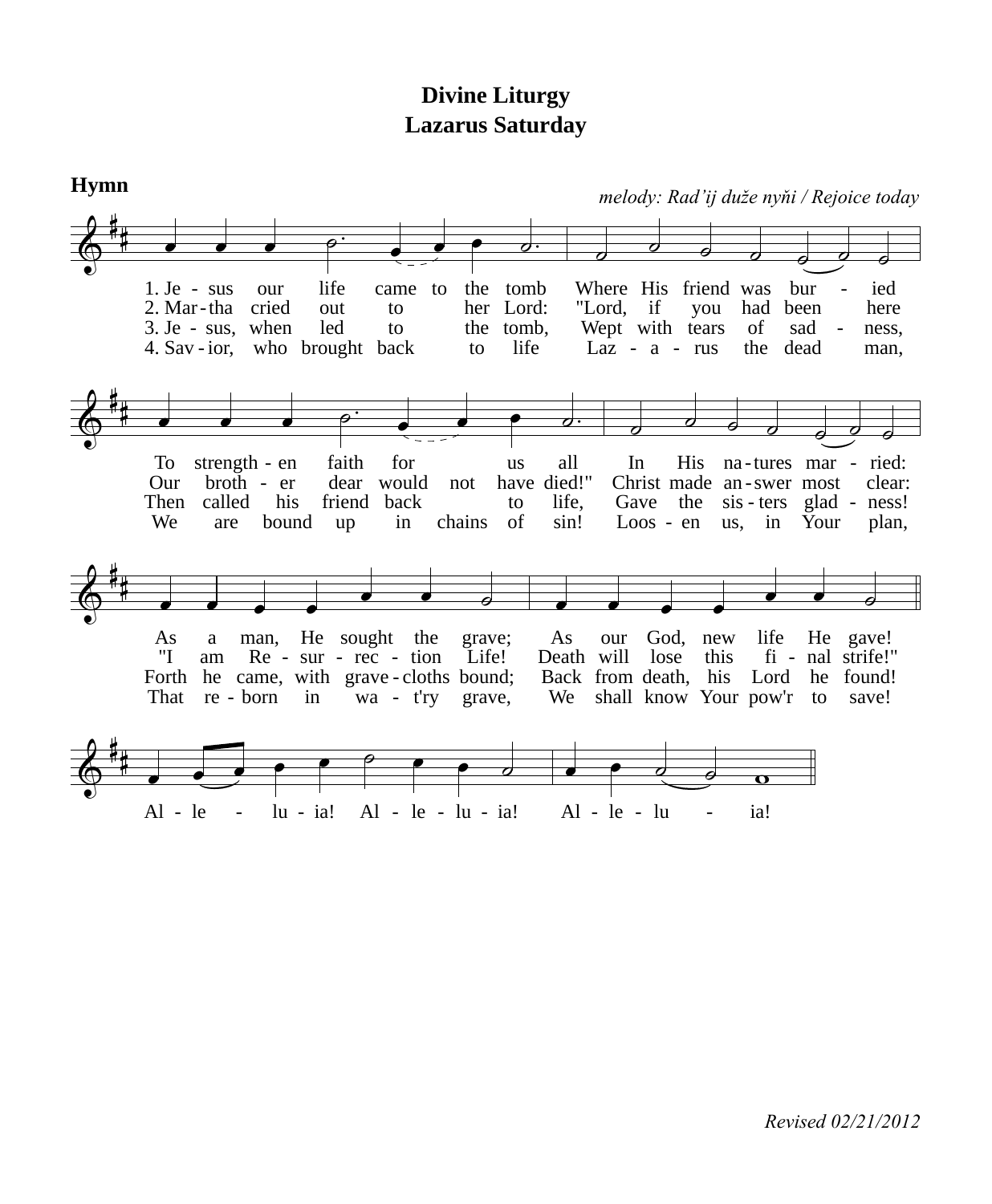Troparion - Tone 1:

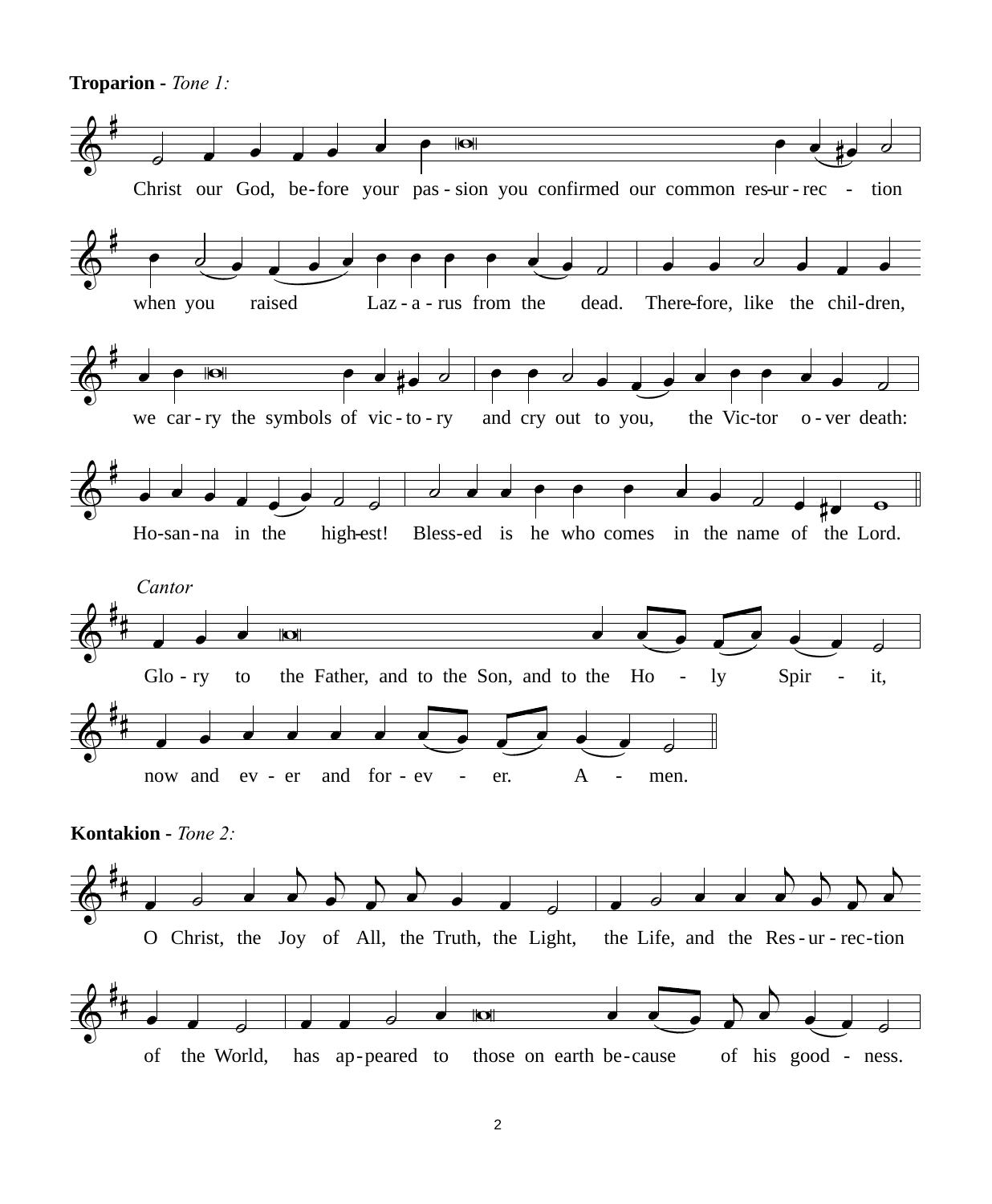

## Instead of "Holy God..." (Galatians 3:27):



Or this melody:

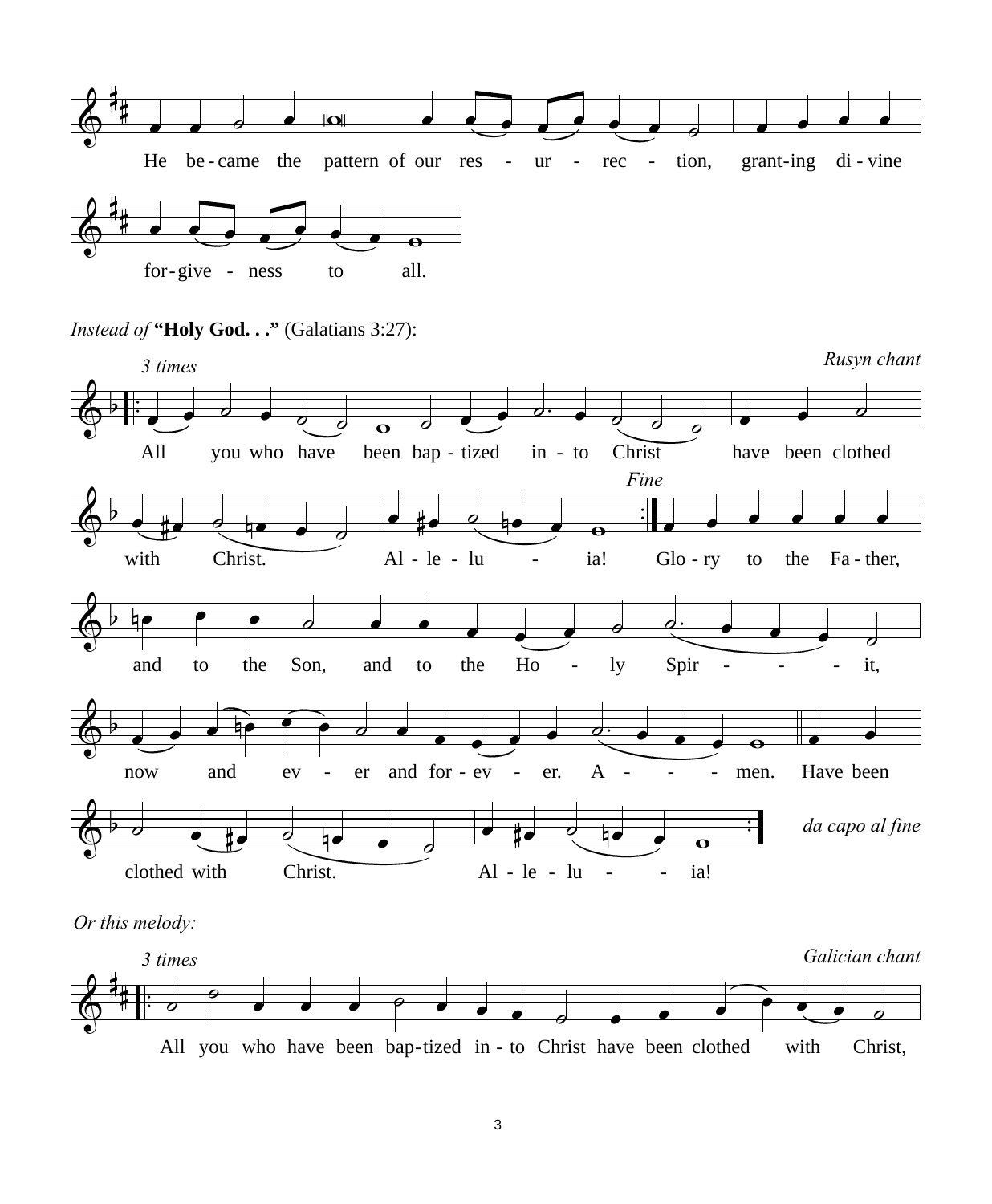

*Verse:* The Lord is the stronghold of my life; before whom shall I shrink?

**Alleluia -** *Tone 5* (Psalm 92:1):



*Verse:* The Lord reigns, he is clothed in majesty; robed is the Lord and girt about with strength. *Verse:* The world he made firm, not to be moved.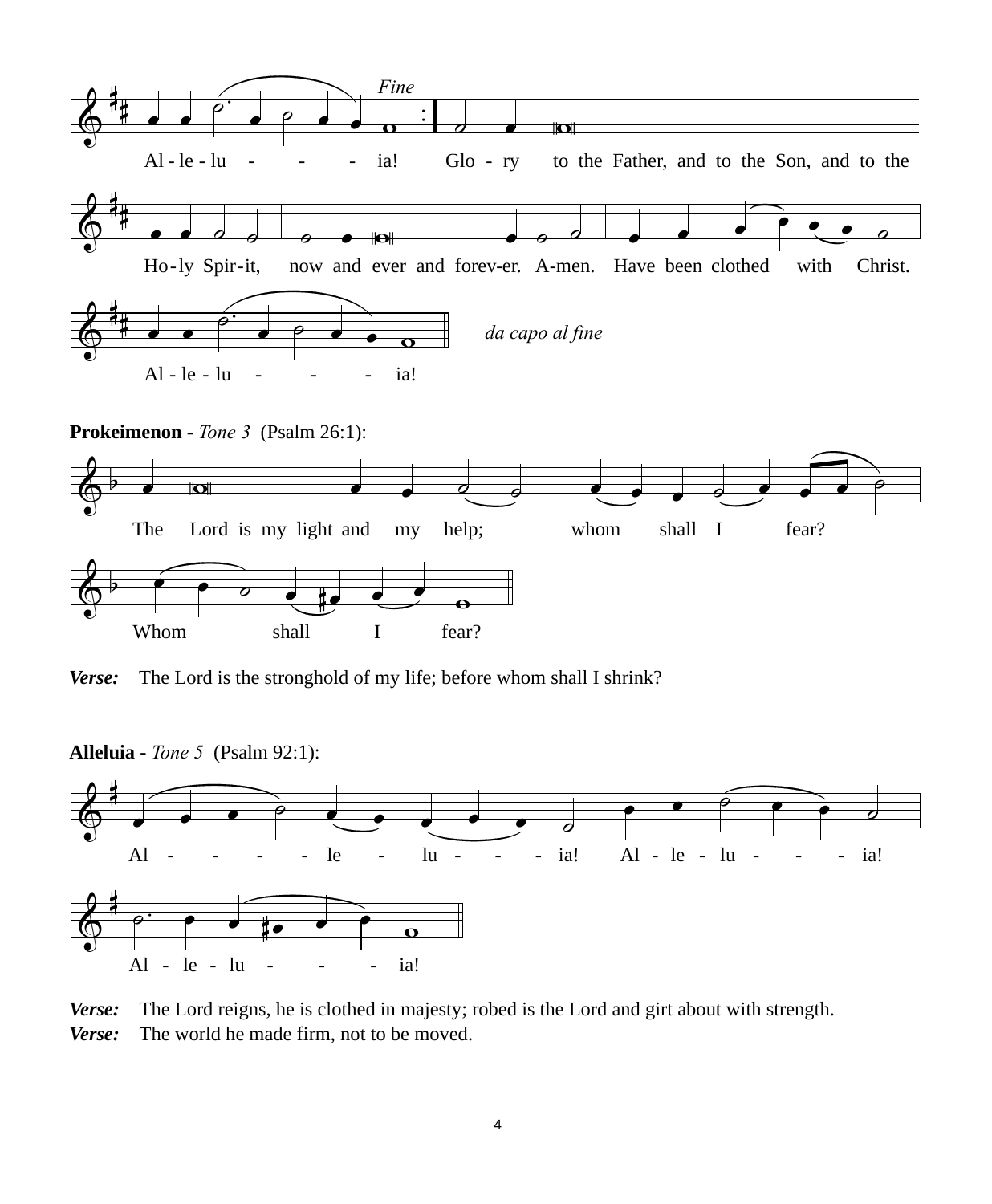*Instead of "It is truly proper…"*

 $\frac{\theta}{\Theta}$ #  $\frac{1}{x}$   $\frac{1}{x}$   $\frac{1}{x}$   $\frac{1}{x}$   $\frac{1}{x}$   $\frac{1}{x}$   $\frac{1}{x}$   $\frac{1}{x}$   $\frac{1}{x}$   $\frac{1}{x}$   $\frac{1}{x}$   $\frac{1}{x}$   $\frac{1}{x}$   $\frac{1}{x}$   $\frac{1}{x}$   $\frac{1}{x}$   $\frac{1}{x}$   $\frac{1}{x}$   $\frac{1}{x}$   $\frac{1}{x}$   $\frac{1}{x}$   $\frac{1}{x}$  O peo-ple, let us honor the The -  $o$  - to - kos, glo-rious in pur - i - ty.  $\circ$   $\bullet$   $\bullet$   $\bullet$   $\circ$  $\frac{2}{9}$ #e\_e d a a a a a c d d a c d d d a c d d d a c d d d a c d d d a c d d d a c d d a c d d d a c d d a c d d a c She bore the Di-vine Fire in her womb and was not con-sumed.  $e$   $\bullet$   $\bullet$   $\bullet$   $\bullet$   $\bullet$ & # <sup>œ</sup> <sup>œ</sup> <sup>œ</sup> <sup>œ</sup> <sup>œ</sup> <sup>œ</sup> <sup>œ</sup> #œ <sup>œ</sup> <sup>œ</sup> <sup>œ</sup> <sup>œ</sup> <sup>œ</sup> <sup>œ</sup> <sup>œ</sup> <sup>w</sup> With  $un - ceas - \text{ing hymns}$ , let  $us - \text{ex} - \text{tol}$  her. **Irmos** *Tone 6 Irmos, simple setting*

*Or this melody:*



5